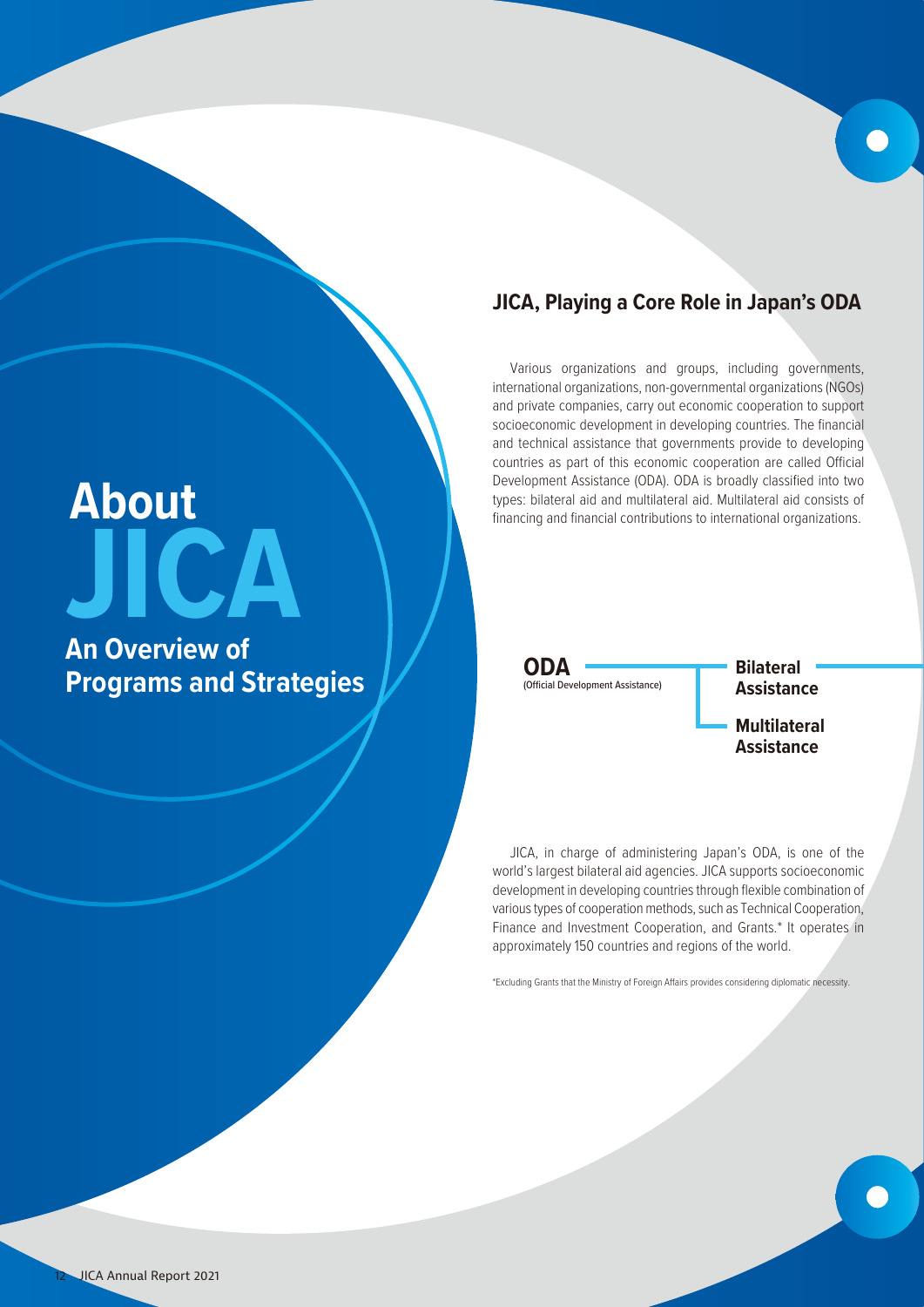## **Technical Cooperation**

**People-to-people cooperation**

Technical Cooperation supports the development of human resources that will promote socioeconomic development in developing countries and the establishment of administrative systems by utilizing the knowledge, experience, and technologies of Japan. By accepting training participants in Japan and dispatching Japanese experts, JICA supports developing countries' capacity development in solving problems.

## **Finance and Investment Cooperation**

**Lending or investing of funds under concessional terms to developing countries for their development**

ODA Loans are extended under generous lending conditions (long repayment periods, low interest rates) for projects supporting the development of developing countries. They are applied to infrastructure construction and other projects and programs requiring a large amount of funding. Private-Sector Investment Finance, on the other hand, provides financial support for privatesector activities in developing countries.

#### **Grants\***

**Core infrastructure development and equipment provision**

Grants provide funds to low-income developing countries without the obligation of repayment to support the construction of facilities necessary for social and economic development, such as schools, hospitals, wells, and roads, and the procurement of equipment and other supplies.

## **Citizen Participation**

**A broader base of international cooperation**

JICA cooperates in diverse ways with NGOs, local governments, universities, and other organizations that participate in international cooperation activities. JICA dispatches volunteers such as Japan Overseas Cooperation Volunteers (JOCVs) as a part of its citizen participatory cooperation. Furthermore, JICA supports development education, which is designed to deepen understanding of the challenges facing developing countries, chiefly in the field of school education.

## **Emergency Disaster Relief**

**Response to natural and other disasters**

In cases where large-scale disasters occur overseas, JICA dispatches Japan Disaster Relief (JDR) teams in response to requests from the governments of affected countries or international organizations in accordance with the decision of the Japanese government. These JDR teams engage in rescue efforts, treat wounds and illnesses, provide emergency relief supplies, and assist disaster recovery.

## **Research**

**Co-creating practical knowledge for peace and development**

JICA works together with diverse partners for the purposes of world peace and development and conducts quality research with policy impact by integrating a field-oriented perspective. It also returns such research outcomes to JICA's operations as part of its efforts to contribute to the realization of *human security*.

## **Public-Private Partnerships**

**JICA**

**Supporting economic and social development through private-sector business activities**

By providing support for the introduction of excellent technologies and products by Japanese private companies and their participation in projects, JICA contributes to the solution of the social and economic issues faced by developing countries. Such support is extended through schemes including Private-Sector Investment Finance and support programs for SMEs' overseas business development.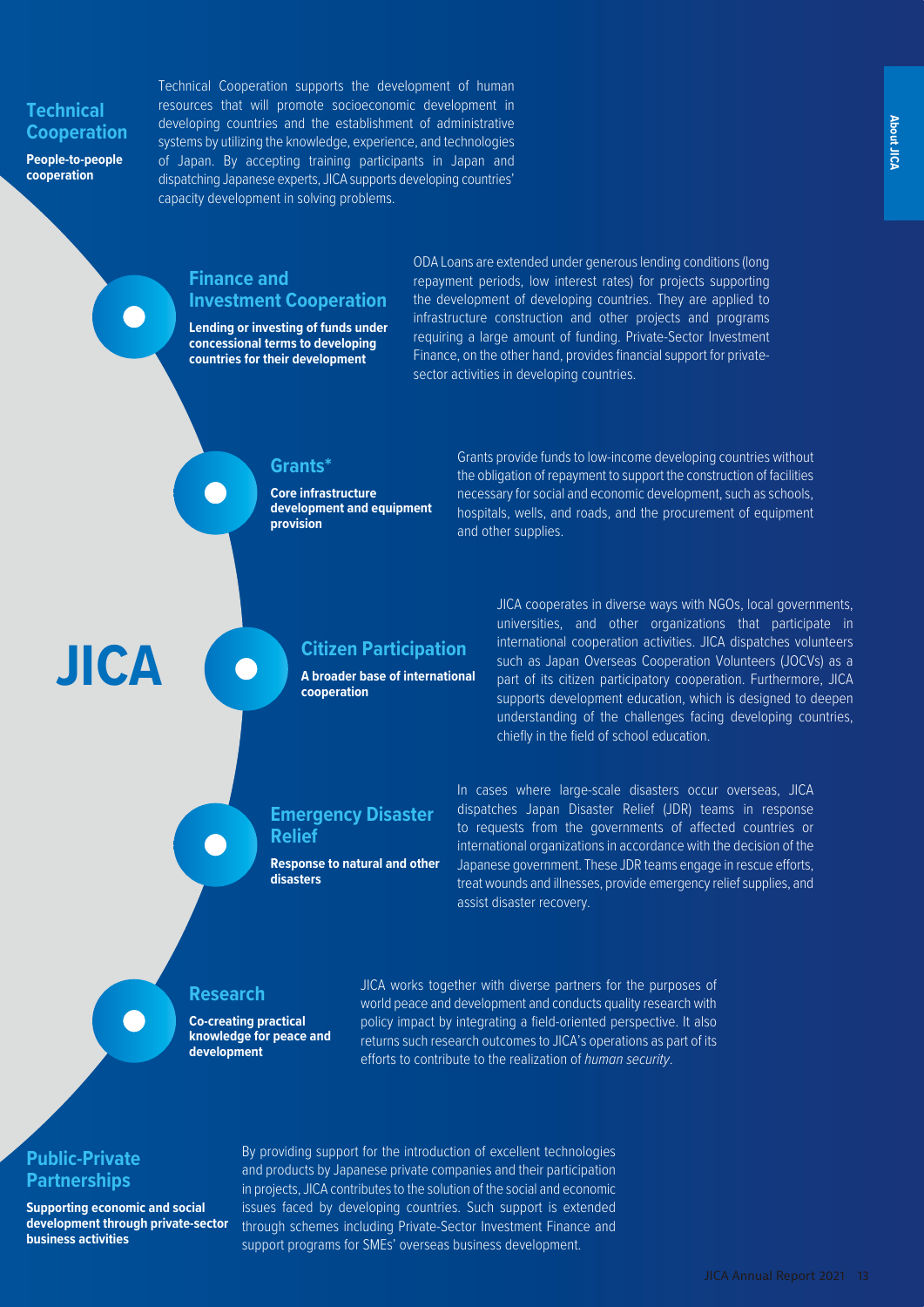

#### **The 4th Medium-term Plan (Fiscal 2017–21)**

**JICA's Cooperation**

aid requests from partner countries.

JICA implements effective and efficient cooperation under the Japanese government's aid policy based on an unbiased, broad perspective that extends beyond assistance schemes such as Technical Cooperation, Finance and Investment Cooperation and Grants. In particular, JICA promptly conducts project formulation and implementation by undertaking preparatory surveys to investigate the content of cooperation at project sites before receiving

In accordance with the law, JICA conducts its operations based on medium-term plans stipulating five-year cycles. In the 4th Mediumterm Plan, which began in fiscal 2017, JICA has formulated plans based on the Development Cooperation Charter and international frameworks such as the Sustainable Development Goals (SDGs), concerning development issues such as infrastructure and economic growth, human-centered development, universal values and peacebuilding, and global issues, along with regional priority issues as well as partnerships with various actors and contributions to international discussions. JICA also sets out detailed measures for strengthening its organizational and operational foundations, security, and internal controls in the Plan.

Through efforts to achieve these plans, JICA will continue to play its expected role both within and outside Japan.

#### **Outline of the 4th Medium-term Plan**

## **Important policies and initiatives of the Japanese government** Development Cooperation Charter

Related policies Government commitments

**International framework surrounding development cooperation** Sustainable Development Goals (SDGs) Paris Agreement (climate change)

#### **Operational Focus Areas**

- (1) Strengthen the human capacity of individuals who will be key players in their countries' development
- (2) Fortify partnerships between actors in Japan who are involved in, and contributing to development cooperation and regional vitalization
- (3) Contribute to international commitments and serve as a leader in the international community
- (4) Strengthen security measures

#### **Prioritized Approaches**

- (1) Promote development cooperation that builds a mutually trusted relationship by emphasizing country ownership and partnership
- (2) Promote human-centered approaches based on the concept of *human security*
- (3) Strengthen strategic operations and enhance the quality of JICA's operations
- (4) Disseminate clear, uniform information